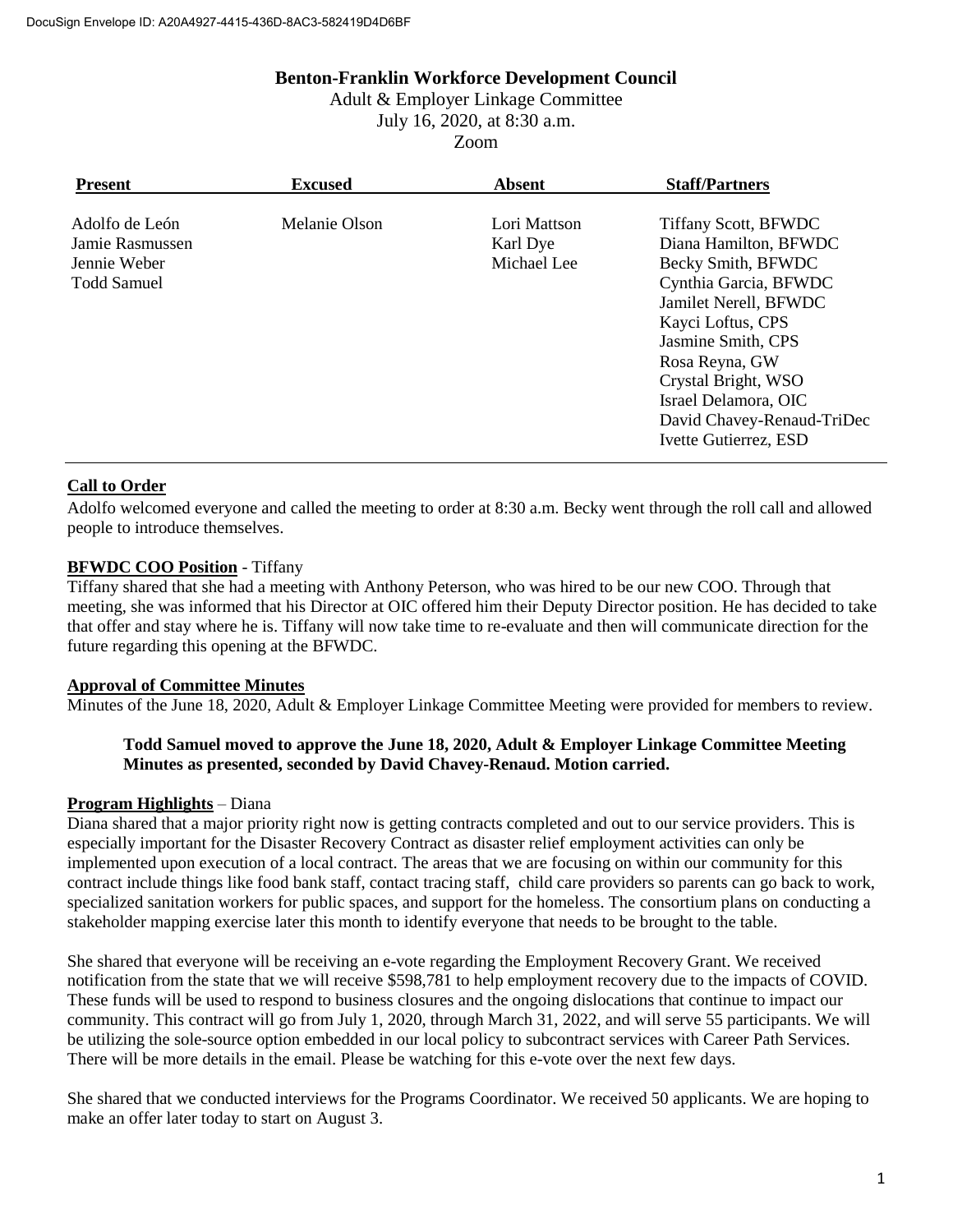Todd asked why we are doing a Sole Source on the Employment Recovery Grant. Diana shared that this grant started on July 1. We have an extremely short turn-around time, and we know that Career Path Services has the expertise to provide these services. If we had to procure at this time, we would lose momentum in getting these dollars out to our community.

#### **EcSA Update** – Jamilet

Jamilet shared that we just completed a full year with the EcSA program. Our numbers remain low. We have changed some of the requirements on the contract around eligibility and expending the area of service. She introduced Ivette Gutierrez. Ivette is a social policy researcher. She is in charge of focusing on the EcSA Connell model. Part of ESD's job is to explore what can be better and what can be replicated in other contracts. We are currently going through phase one of the evaluation, which includes initial interviews with WDC Staff, subrecipient frontline staff, case managers, and local partners.

Todd asked what the goal of EcSA will be in the next 3-6 months. She answered that serving a community that lacks access to technology and technology literacy has been a challenge. We are in a place that we can be innovative and cooperate with our community partners. We are hoping through targeted outreach; we can continue to provide resources to our participants. She anticipates that the numbers will increase, but slowly.

Tiffany thanked Ivette for attending.

Jamilet shared from the provided report.

Israel asked if we were able to provide computers or technology to customers to participate in the provided forums. Jamiliet answered that a lot of the interaction is over the phone. For those that need technical assistance, they are working with the library and the City of Connell. Because of COVID, we can enroll customers without them having to provide documentation right now, so a lot of the intake is happening over the phone. OIC is looking at leasing or providing loaned equipment to customers.

#### **Families Forward Washington (FFW) Updates** – Jamilet

Jamilet shared that FFW will be executing a  $3<sup>rd</sup>$  contract amendment to offset the impact of COVID-19 has had on the enrollment numbers. The deadline will be extended to December 31, 2020, to continue enrollments of 56 customers. We will continue to enroll as many as possible over this number. As of yesterday, we had 54 enrollments. This is a new model brought to our area. There have been many challenges and lessons learned. They continue to provide enrollments and virtual services. Goodwill has done a great job of providing services and meeting the customers where they are at to help. Technology continues to be a challenge. We received over 30 inquiries for the program over the last month due to a local flyer that was sent out.

Todd asked if we had 20-30 more enrollments if we have the funding to serve those? She answered that what limits the number of enrollments that we can provide is funding. It depends on what type of training the customer wants to receive.

# **WorkSource Update** – Crystal

Crystal shared highlights out of the June operations report. We have launched a robust service delivery plan talked about last month. This is a local plan that is looking to target local job seekers to meet the local business need. Some of those activities include the virtual resource room with one on one appointments to provide basic career services. They are standing up two new workshops; an on-demand recorded workshop with a live follow-up question and answer time. Two areas they are focusing on is Job search and then connecting with training. They are also working on an outreach campaign. They have reached out to over 1700 individuals who have reached the end of their unemployment with the hopes of informing them of the available resources and create a sense of urgency.

Kayci added that they are very proud of the work of the Business Services Team. They have met a goal set back in October of reaching out to 100 new employers with a transformational visit. This is an excellent accomplishment for a team of four working in these challenging times.